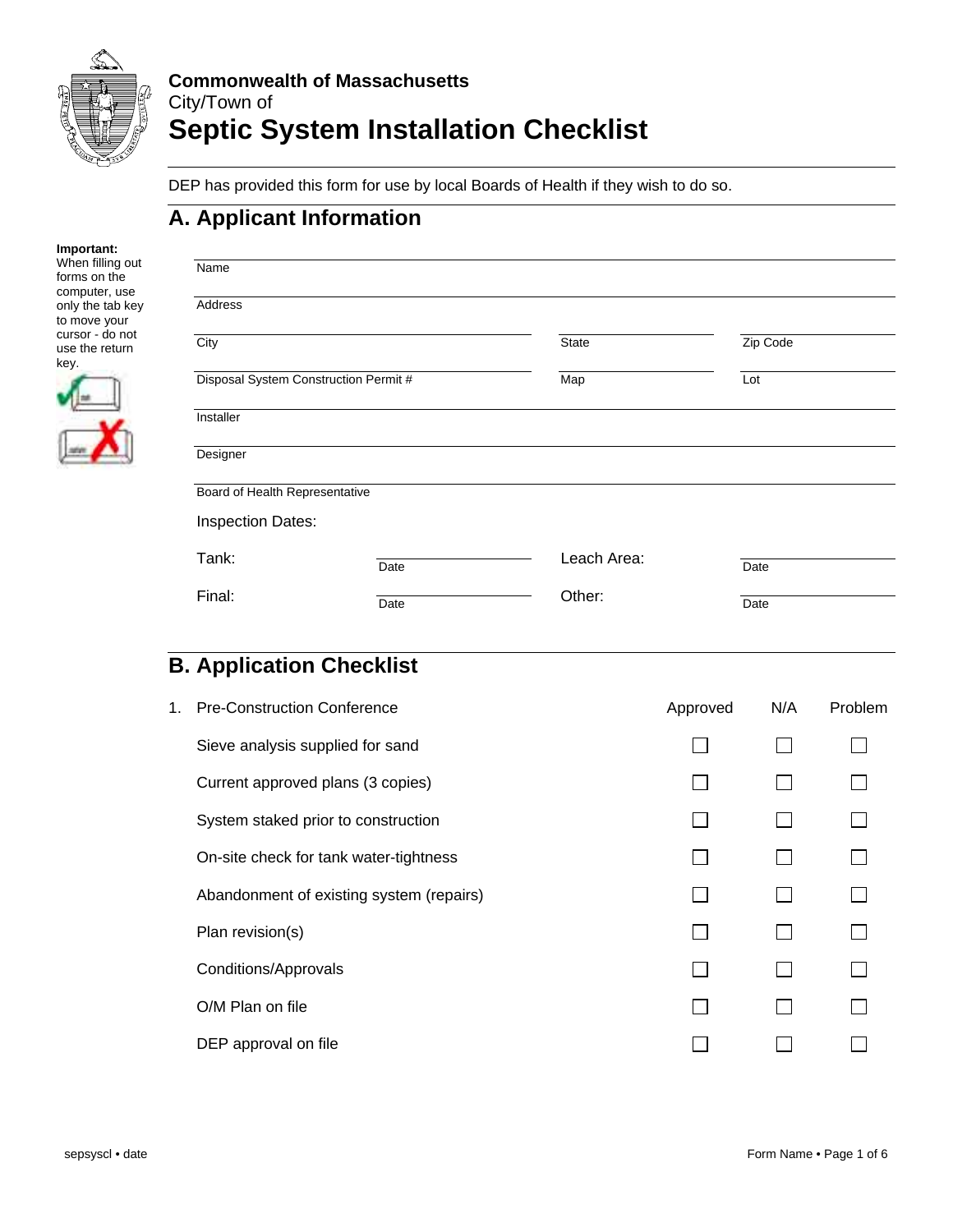

- 2. Construction Inspection
- a) Building Sewer (310 CMR 15.222) Approved N/A Problem

|    | All waste pipes tied into building sewer            | Basement check         |          |              |         |
|----|-----------------------------------------------------|------------------------|----------|--------------|---------|
|    | Schedule 40 PVC 4" or cast iron                     | Verify by reading pipe |          |              |         |
|    | Minimum slope of 0.01-0.02                          | Visual                 |          |              |         |
|    | Pipe laid in continuous straight line               | Visual                 |          |              |         |
|    | Pipe laid on compact, firm base                     | Visual                 |          | $\mathbf{L}$ |         |
|    | Cleanouts precede all changes in<br>alignment/grade | Verify by visual/tape  |          |              |         |
|    | Cleanout provided every 100 ft.                     | Verify by visual/tape  |          |              |         |
|    | Backfill material clean                             | Visual                 |          | $\Box$       |         |
| b) | Septic Tank (310 CMR 15.223)                        |                        | Approved | N/A          | Problem |
|    | Tank is set level with 6" stone under<br>(15.228)   | Check with level       |          | $\mathsf{L}$ |         |
|    | Tank is required size/loading per plan              | Verify with plan       |          |              |         |
|    | Inlet and outlet are at proper location<br>(15.227) | Verify with plan       |          |              |         |
|    | Tank is water tight (15.226)                        | <b>Test</b>            |          | ΙI           |         |
|    | Outlet tees extend 6" above flow line               | Verify by visual/tape  |          |              |         |
|    | Approved filter device placed at outlet             | <b>DEP</b> list        |          |              |         |
|    | Gas baffle installed at outlet tee                  | Visual                 |          |              |         |
|    | Inlet and outlet tees on center line                | Visual                 |          |              |         |
|    | Tank is backfilled with acceptable material Visual  |                        | $\Box$   |              |         |
|    | Notes:                                              |                        |          |              |         |
|    |                                                     |                        |          |              |         |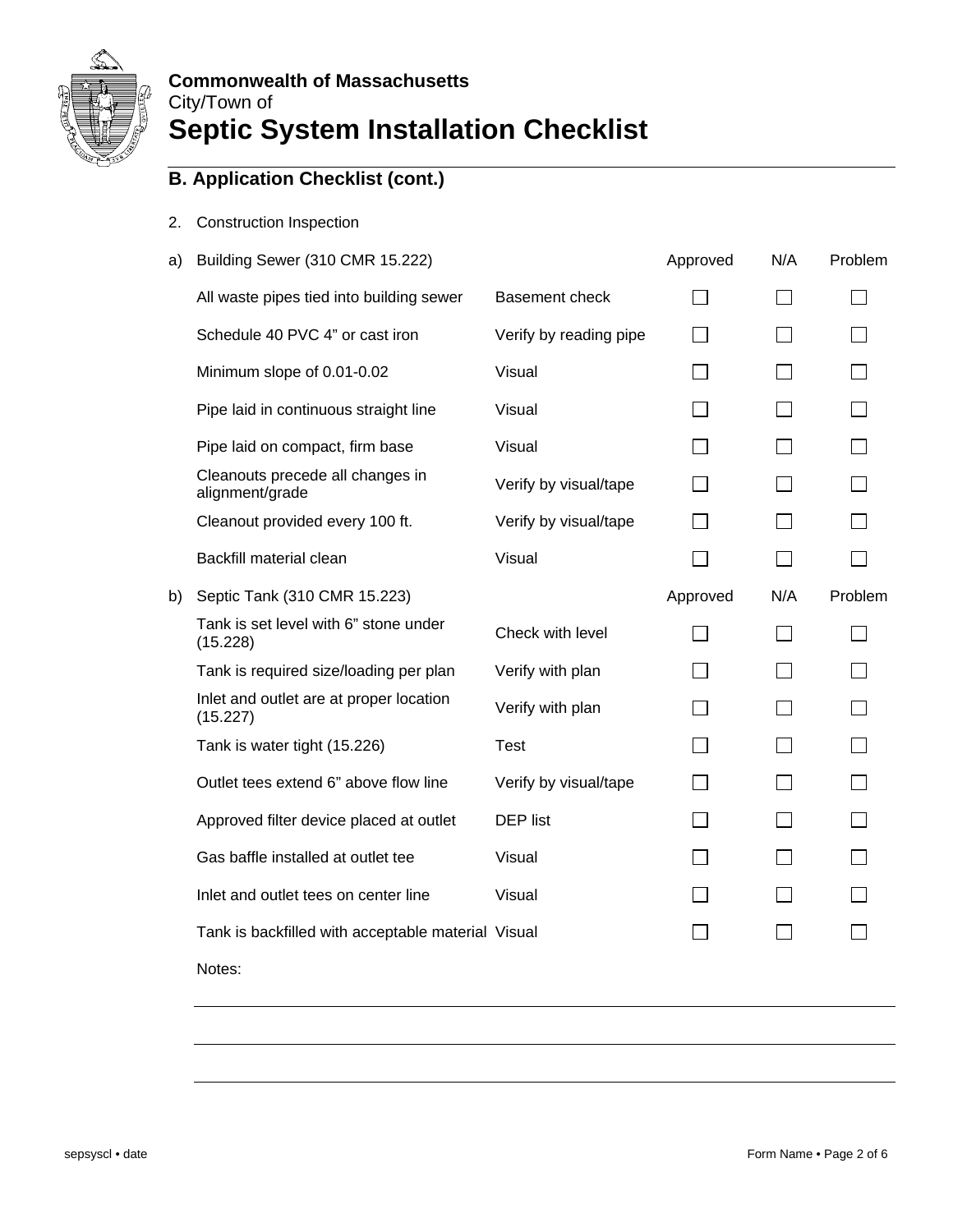

| c) | Distribution Box (310 CMR 15.232)                                |                          | Approved | N/A | Problem |
|----|------------------------------------------------------------------|--------------------------|----------|-----|---------|
|    | All outlet pipes at same elevation                               | Check by adding<br>water |          |     |         |
|    | Number of outlets<br>per plan                                    | Number of laterals       | per plan |     |         |
|    | Inlet tee min. 1" over outlet                                    | Visual and w/tape        |          |     |         |
|    | D box set on level base                                          | Visual                   |          |     |         |
|    | Top of D box 36" max depth                                       | Visual and w/tape        |          |     |         |
|    | D box is water-tight                                             | Add water                |          |     |         |
|    | D box has a minimum of 2" thick wall and<br>12" inside dimension |                          |          |     |         |
| d) | Pump Chamber (310 CMR 15.231)                                    |                          | Approved | N/A | Problem |
|    | Tank is set level                                                | Visual and w/level       |          |     |         |
|    | Proper volume is provided                                        | Check plan and tank      |          |     |         |
|    | Float elevations set per plan                                    | Measure w/tape           |          |     |         |
|    | Min. 2" delivery line to D box                                   | Visual                   |          |     |         |
|    | Number of pumps:                                                 |                          |          |     |         |
|    | Specified pump provided or designers<br>approval for equal pump  |                          |          |     |         |
|    | Correct pump sequence                                            |                          |          |     |         |
|    | Covers set to grade                                              |                          |          |     |         |
|    | Electrical permit provided                                       |                          |          |     |         |
|    | 6" of stone beneath chamber                                      | Visual                   |          |     |         |
|    | Chamber is water-tight                                           | <b>Test</b>              |          |     |         |
|    | Min. 9" cover provided                                           | Visual                   |          |     |         |
|    | Correct loading provided per plan                                | Visual on tank           |          |     |         |
|    | Notes:                                                           |                          |          |     |         |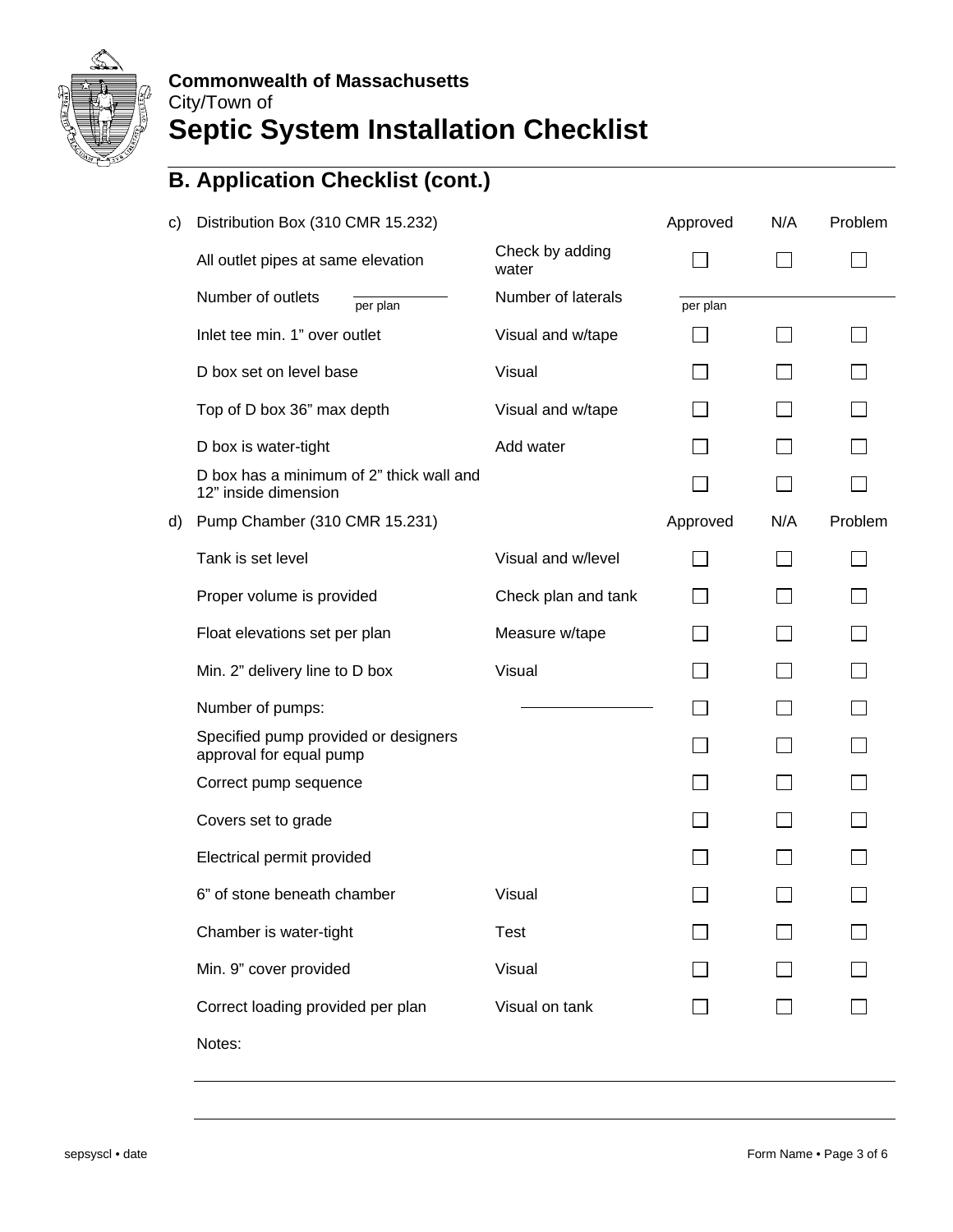

### **Commonwealth of Massachusetts**  City/Town of

# **Septic System Installation Checklist**

| e) | Leaching Facility (310 CMR 15.240)                               |                   | Approved | N/A    | Problem |
|----|------------------------------------------------------------------|-------------------|----------|--------|---------|
|    | No frozen material used including back fill Visual               |                   |          |        |         |
|    | No clay, tailings or stones larger than 6" for<br>cover material |                   |          |        |         |
|    | Soil at bottom/sides of excavation matches<br>info on deep holes |                   |          |        |         |
|    | All impervious layers removed                                    | Visual            |          |        |         |
|    | No remaining A/B horizons                                        | Visual            |          |        |         |
|    | Groundwater conditions match plan and<br>deep holes              | Visual/check plan |          |        |         |
|    | Vented if under impervious cover per plan<br>(15.241)            |                   |          |        |         |
|    | Vent is protected from precipitation<br>and animal entry         |                   |          |        |         |
|    | Cover of a minimum of 9" over leach area                         |                   |          |        |         |
|    | Pipe slope equal to 0.005                                        | Check w/transit   |          |        |         |
|    | Leach area per design (15.241)                                   |                   |          |        |         |
|    | Excavation is level and at required depth                        | Visual/check plan |          | $\Box$ |         |
|    | Removal of 5 ft material and replacement<br>(if in fill)         | Visual/check plan |          | $\Box$ |         |
|    | Back fill material is acceptable                                 | Visual            |          |        |         |
|    | Final contours correct per plan                                  | Check with plan   |          |        |         |
|    | Surface/subsurface drainage away from<br>leach area              |                   |          |        |         |
|    | Final grade and side slopes are stable                           |                   |          |        |         |
|    | Distribution lines are capped, vented, or<br>connected together  |                   |          |        |         |
|    | Impermeable barrier (15.255[2])                                  |                   |          |        |         |
|    | Retaining wall inspected by PE                                   |                   |          |        |         |
|    | Retaining wall is water-proofed                                  |                   |          |        |         |
|    | Retaining wall/barrier is at correct<br>depth/height             |                   |          |        |         |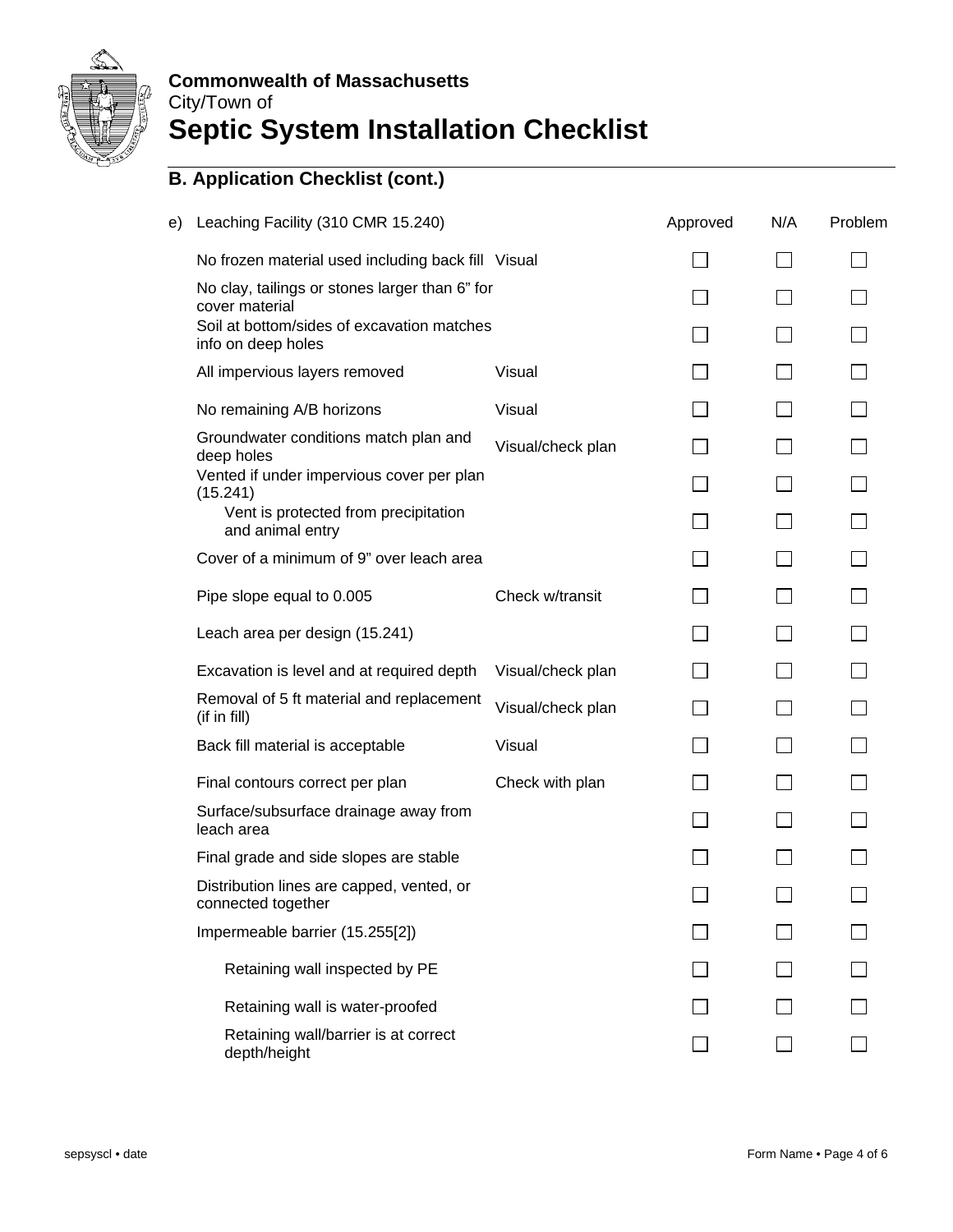

| f) | Leaching trenches (310 CMR 15.251)                            |                         | Approved | N/A | Problem |
|----|---------------------------------------------------------------|-------------------------|----------|-----|---------|
|    | Number of trenches:                                           |                         |          |     |         |
|    | Depth of trenches:                                            |                         |          |     |         |
|    | Width of trenches:                                            |                         |          |     |         |
|    | Trench spacing per plan                                       |                         |          |     |         |
|    | Stone is double-washed [3/4" to 1½"] (15.247)                 |                         |          |     |         |
| g) | Leaching fields (310 CMR 15.242)                              |                         |          |     |         |
|    | Length of field:                                              |                         |          |     |         |
|    | Width of field:                                               |                         |          |     |         |
|    | Min. of 2 distribution lines                                  |                         |          |     |         |
|    | Separation distance conforms to plan                          |                         |          |     |         |
|    | Stone is double-washed [3/4" to 1½"] (15.247)                 |                         |          |     |         |
| h) | Leaching Pits (310 CMR 15.253)                                |                         |          |     |         |
|    | Number of pits:                                               |                         |          |     |         |
|    | Depth of pits:                                                |                         |          |     |         |
|    | Stone is double-washed [3/4" to 1½"] (15.247)                 |                         |          |     |         |
|    | Each pit has min. 1 20" access cover                          |                         |          |     |         |
|    | Piping network and configuration of<br>pits/chambers per plan |                         |          |     |         |
| i) | Tight Tank (310 CMR 15.260)                                   |                         |          |     |         |
|    | Tank is set level with 6" stone under                         | Visual and with level   |          |     |         |
|    | Tank is proper size per plan                                  | Visual with plan        |          |     |         |
|    | Pumping contract has been provided                            |                         |          |     |         |
|    | Covers to grade                                               | Visual                  |          |     |         |
|    | A/V alarm set at 3/5 tank capacity                            | Check floats by raising |          |     |         |
|    | A/V alarm test on separate circuit                            | Set off alarm           |          |     |         |